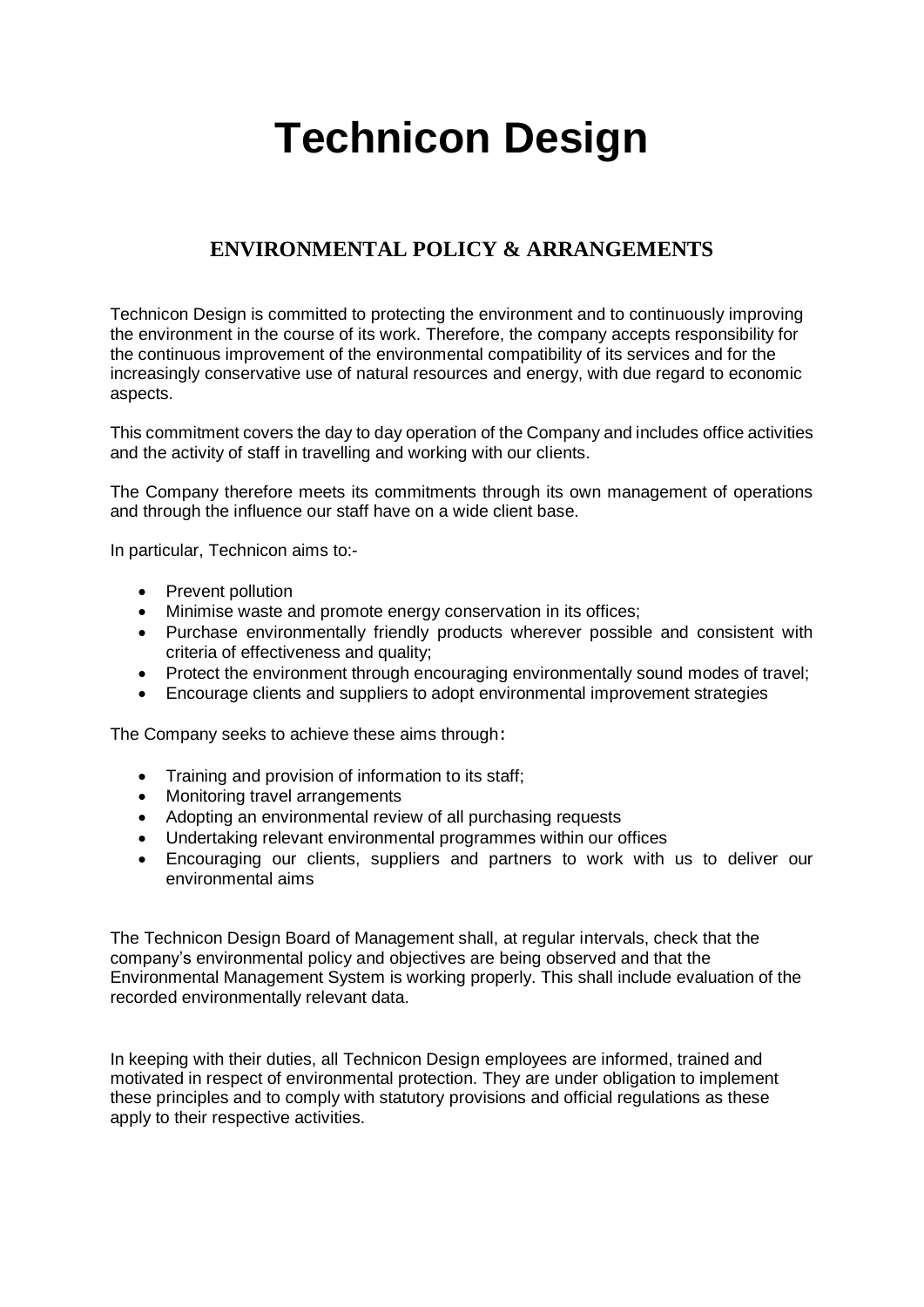# **Environmental impact**

Technicon recognises its responsibility to the environment and has identified the following as the major points of environmental impact in our office-based and client-site activities:

- Air Pollution
- Fire
- Use of Premises
- Travel
- Waste

The company has put in place a series of arrangements and practices which are regularly reviewed and demonstrate our commitment to our environmental policy and sustainable environmental practices.

# **Arrangements**

# **i. Air**

The company recognises that air quality within the working environment can have a significant effect on the health of staff. The company will ensure that any air conditioning or climate equipment is regularly serviced and tested in accordance with supplier advice to include Legionella and discharge precaution and monitoring.

In the event of symptoms of irritation to mucous membranes of the eye, nose and throat being regularly reported by staff via notification from a medical practitioner, the company will take action and investigate possible causes.

# **ii. Fire**

The company recognises that fire in premises represents a risk to staff and clients. Accordingly, all premises have Fire Risk Assessments in place and relevant precautions as determined locally or in conjunction with building owners and relevant local authorities. As a minimum, regular fire drills are undertaken and documented in the office or fire log.

# **iii. Premises**

The company seeks to operate buildings and offices in an environmentally responsible way to ensure minimal environmental impact.

Temperature and energy usage will be controlled by use of thermostats, policies on opening of windows, draught exclusion, zoning, timers and heat sources (e.g. replacement of incandescent light sources with compact fluorescent bulbs or tubes).

As relevant, attention will be given to the control of Volatile Organic Compounds (VOCs) in the selection of materials, furnishings and cleaning products.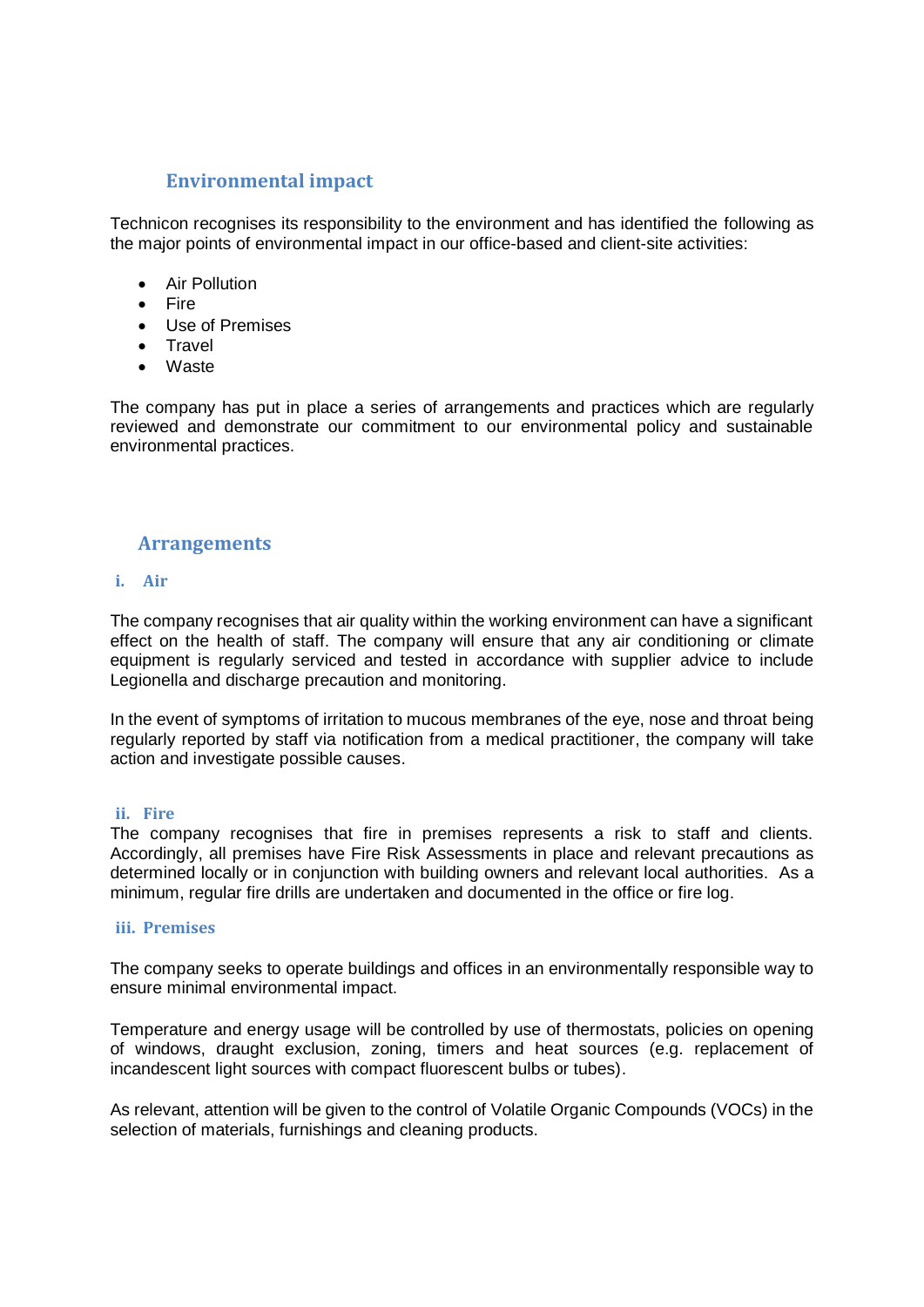# **iv. Transport and travel**

The company encourages energy efficient travel (e.g. public transport, bicycles), car-sharing and efficient use of any company vehicles. Purchasing policy considers emissions and fuel consumption in decision making.

# **v. Waste**

Anything that is no longer required or wanted by someone is waste. It doesn't matter if that waste is to be reused or recycled by anyone else; it is waste if it is no longer required by the person producing or discarding it. Waste can be reduced by not acquiring it in the first place, by not replacing unnecessarily or by reusing it elsewhere. The company reduces waste by careful planning.

The company has recycling facilities in place in all its offices. These are in accordance with local schemes and regulations and are monitored locally.

# **vi. Chemicals**

Any chemicals in use are assessed for hazardous use by reference in the first instance to safety information on containers. Where hazards are indicated, assessments for their use are made by reference to material safety data sheets which must be obtained from supplier or manufacturer. It is company policy that we will always opt for substitution for a safer chemical where appropriate; otherwise control measures will be implemented and monitored.

#### **vii. Computers and IT**

The company has a policy of buying energy efficient IT equipment. Staff are instructed in power saving techniques. This also decreases heat generation and will save on air conditioning costs. Where possible printing is avoided to save both energy and paper.

# **viii. Energy**

The company aims to conserve energy by reducing consumption wherever possible. Staff are made aware of low-cost energy saving procedures and practices.

This includes making staff aware of usage and the means of reduction, such as using only required amount of water in kettles, switching off unnecessary lighting, switching off machinery when not in use for significant periods, maintaining temperature by choice of clothing and passive activities (opening windows rather than using fans, air conditioning; closing windows and doors rather than turning up thermostats).

#### **ix. Noise**

The company does not engage in activities which generate excessive or unsafe noise. Technicon recognises that absolute quiet cannot be expected nor is there the freedom to make as much noise as one pleases.

Technicon operations, insurance and security arrangements require offices under our control to be fitted with an audible alarm. In the event of inadvertent activation, the alarm may cause noise nuisance and disturbance to our neighbours. Therefore, a 24 hour response system has been put in place to deactivate the alarm should this be activated inadvertently.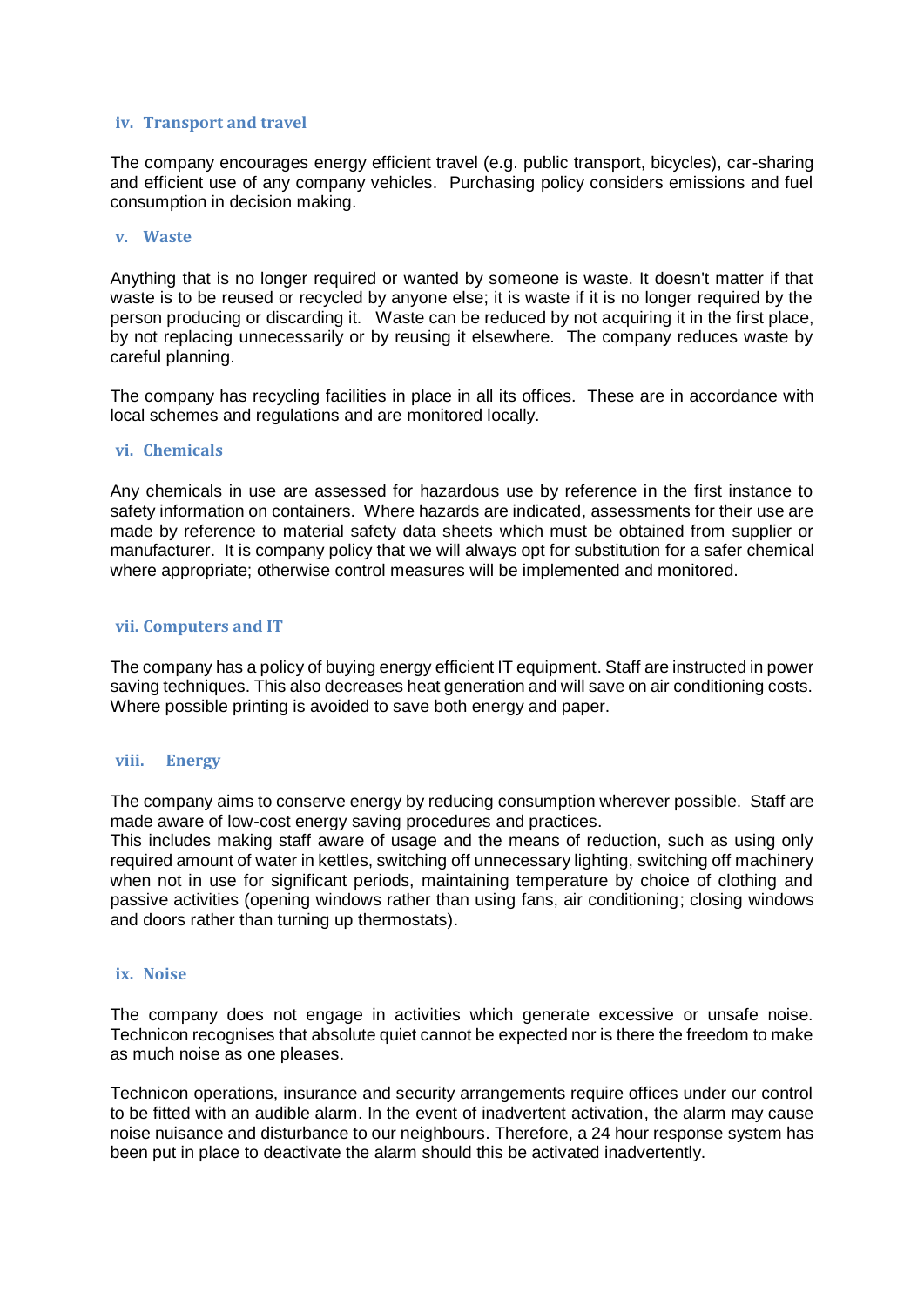#### **x. Packaging**

The company is not a prime producer of packaging but can influence suppliers by its purchasing policies. This includes selection of minimally wrapped products from retail outlets where possible and use of re-usable bags. We will endeavour where possible to remove packaging before supplying people who use services to ensure that it is correctly recycled.

#### **xi. Purchasing**

Purchasing decisions will always been made with due consideration to sustainable sources, re-usability and recycling, energy consumption and environmental impact. Where equipment replacement is being planned the carbon costs of manufacture as well as through life costing will be considered in the decision-making process.

#### **xii. Odours**

Our operations do not release smells externally, but internally smells may be generated from cleaning operations, decorating (paints, varnishes) and maintenance (adhesives). Where these may be of a hazardous nature, control is by ventilation or personnel exclusion for the duration of the hazard.

#### **xiii. Solvents**

It is company policy that solvents are not used where less hazardous products are available. We specify water-based paints for interior decoration.

We also source water-based markers and cleaners for whiteboard operations and non-toxic glues and adhesives.

# **xiv. Spillages**

Spillages of hazardous materials within the office are disposed of in accordance with the requirements of the Material Safety Data Sheet. Suitable spillage kits are held as a part of the COSHH assessment carried out on hazardous materials.

People who use services are advised that inappropriate materials must not be disposed of into surface drains, (including detergents from washing machine leaks which should be disposed of down the sink).

#### **xv. Water**

The company will minimise its use of water within its office environment by education and information. Staff will be encouraged only to use the amount of water required for any operation and are not to run tap water unnecessarily. Bottles of water will be kept in fridge to reduce the practice of running tap to obtain cold water. Dual control toilet flushes will be used appropriately.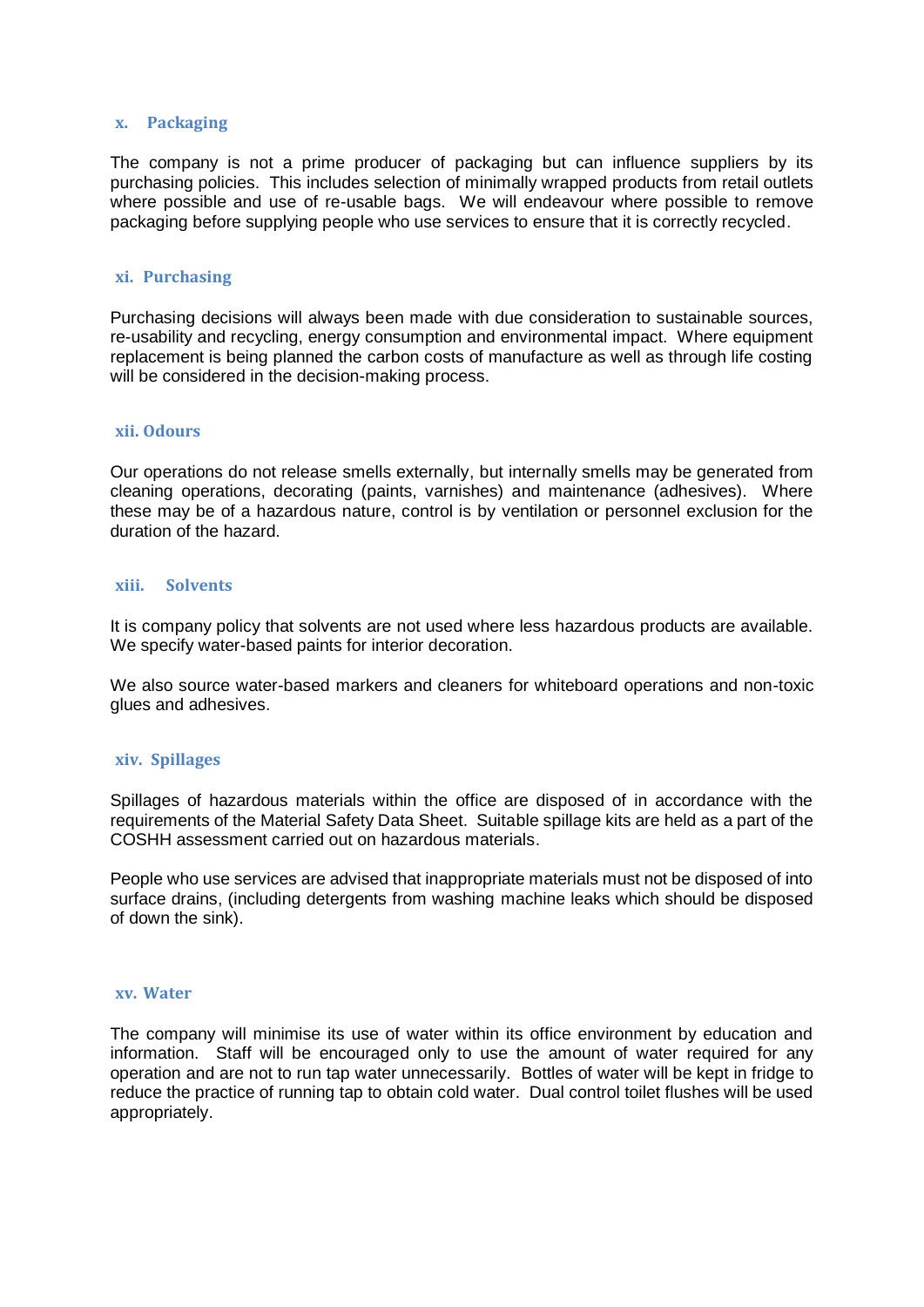# **Roles & Responsibilities**

The ultimate responsibility for environmental performance lies with the Managing Director who will ensure that it is given equal status with other business objectives.

# **Managing Director**

The Managing Director working with the Board, has the following responsibilities:

- Overall responsibility for the effect that the company has on the environment
- The implementation of corporate environmental policies
- Ensuring that the Environmental Management System and any other relevant quality systems are supported and maintained
- The general welfare and safety of the workforce
- Ensuring that all purchases made by the company are made with environmental policies in mind
- Establishing, documenting and managing the Environmental Management system and ensuring that records are available
- Arranging environmental audits
- Initiating action as needed and verifying that it has taken place
- Keeping abreast of relevant environmental legislative developments, issues and concerns
- Taking responsibility for communications from within /outside the company and taking action where required

# **Senior Management**

Senior Management is responsible for:

- Replying to any environmental related queries and ensuring that those concerning the environmental effect of our service are dealt with promptly
- Ensuing that the Environmental Policy is on prominent display in their area of responsibility
- Ensuring that environmental matters are routinely on the agenda for management meetings
- Ensuring that concerned Stakeholders and members of the general public are informed of the existence of the Environmental Policy and where appropriate the details contained within it
- Ensuring that all environmental problems are recorded and acted upon

# **Local managers**

Managers are responsible for:

- Ensuring that all staff are adequately trained in the relevant environmental issues
- Ensuring that the Environmental Policy is explained to new staff as part of their induction training